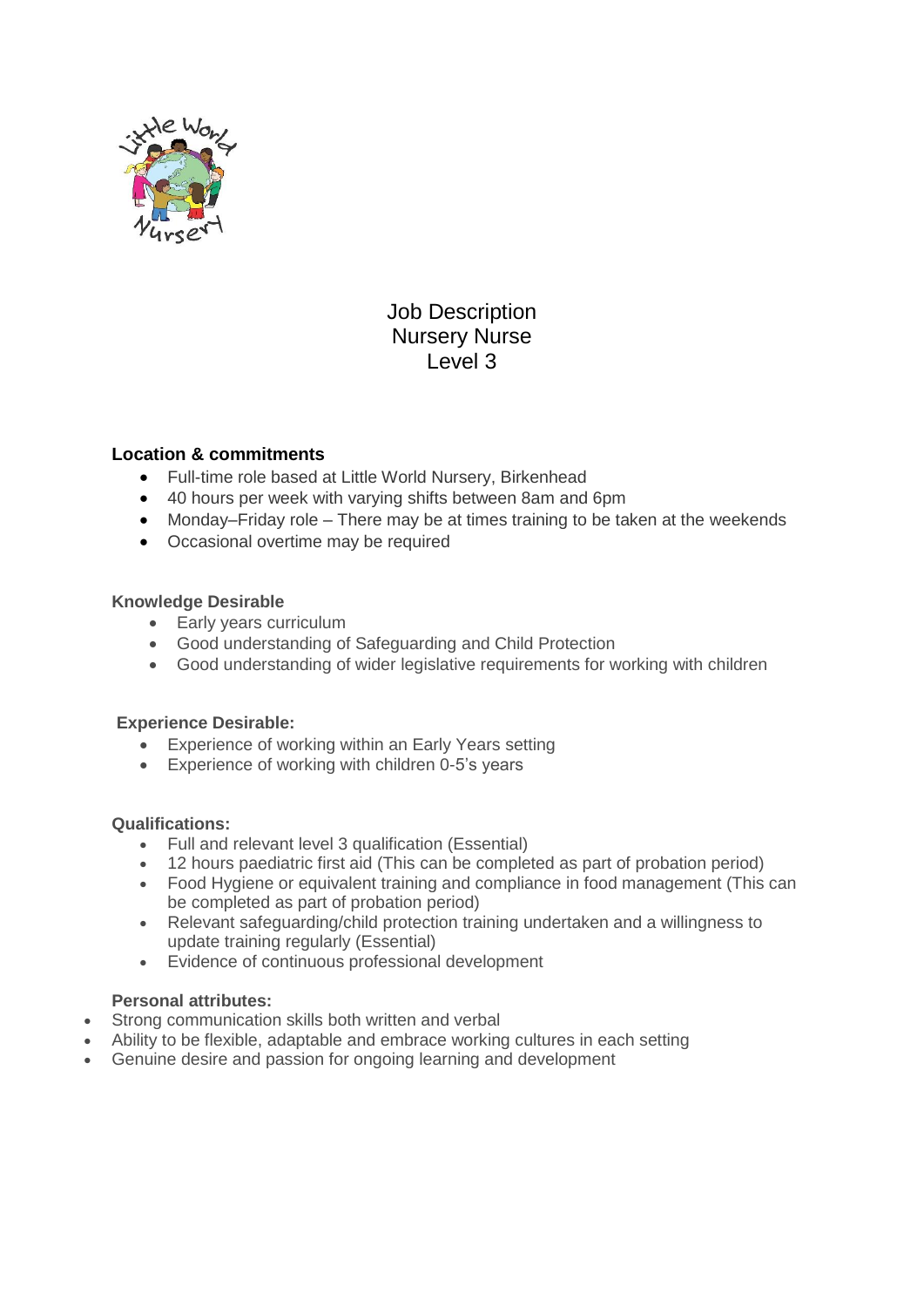To provide a safe and nurturing environment for the children that encourages their social, emotional, physical and intellectual development. Design and implement developmentally appropriate curriculum according to the guidelines in the EYFS Government Standards regulated by OFSTED.

- Maintain positive relationships with parents, children and work colleagues.
- $\div$  Ensure the safety and supervision of children at all times by meeting the physical demands of the job.
- Respect and observe the children's interests. Intervene when needed to maintain safety. Enhance children's play with language, toys and activities.
- Communicate directly with each child at the child's level.
- Encourage and model social behaviour and expectations that are developmentally appropriate.
- Be attentive, flexible and supportive of children and their families during transitions to and from rooms.
- $\div$  Design an environment that responds to children's individual developmental levels, physical and emotional needs.
- Maintain accurate attendance records throughout the day.
- Create documentation of children's accomplishments through individual Learning Journey's on an ongoing basis.
- Maintain a clean and functioning working environment for yourselves and coworkers, ensuring that cleanliness and hygiene standards are kept to a high level.
- Follow all 'Little World' policies and procedures, as outlined in the Management Guide.
- Ensure that all Health and Safety procedures and policies are followed at all times.
- Respond to parents with sensitivity, interest and respect, always maintaining confidentiality.
- Implement and operate a Key Worker system for each child in your care on an ongoing basis.
- ❖ Plan and implement room planning which follows the Early Years Foundation Stage.
- Observe each key child daily to ensure all individual needs are met and plan accordingly to meet their needs.
- Maintain and continually update each of your key children's Learning Journey's, incorporating next steps, planning and parental feedback.
- Acknowledge parents and all nursery visitors demonstrating a friendly, courteous and professional manner.
- Offer and share ideas with colleagues and co-workers.
- Communicate verbally and in writing (when relevant) with parents daily regarding their development and specific activities.
- $\cdot \cdot$  Plan and facilitate in regular parent meetings to discuss the settling in period, transitions and developmental goals for their child based on appropriate assessment tools, i.e. Learning Journey books.
- Assist in the planning and attend staff/room meetings.
- Share resources with parents through discussions, articles, parent notice board and newsletters.
- Supervise children at all times. Demonstrate an awareness of an entire group whilst working with a small group or individuals.
- $\div$  Participate in all fire drills.
- Assist in the arrangement of space into clearly defined, well organised activity areas.
- Follow the Child Protection procedures pertaining to incidents of abuse or neglect.